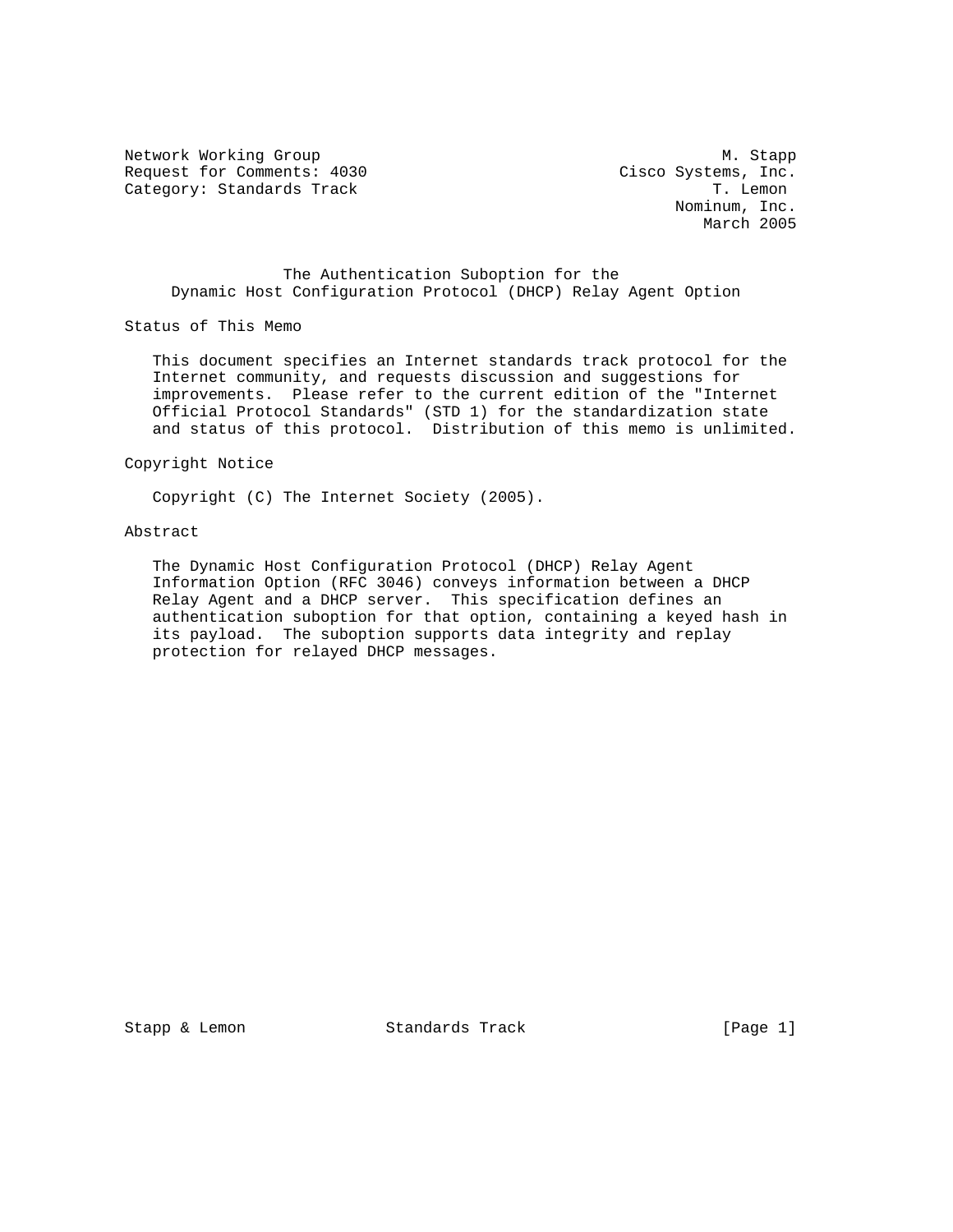Table of Contents

| 2.<br>$\overline{3}$ .<br>4.<br>5.<br>The Relay Identifier Field<br>б. | $\overline{3}$<br>$\overline{4}$<br>$\overline{4}$<br>5<br>5<br>6<br>6<br>7<br>7 |
|------------------------------------------------------------------------|----------------------------------------------------------------------------------|
|                                                                        |                                                                                  |
|                                                                        |                                                                                  |
|                                                                        |                                                                                  |
|                                                                        |                                                                                  |
|                                                                        |                                                                                  |
| Computing Authentication Information<br>7.                             |                                                                                  |
| The HMAC-SHA1 Algorithm<br>7.1.                                        |                                                                                  |
| Procedures for Sending Messages<br>8.                                  |                                                                                  |
| 8.1.                                                                   |                                                                                  |
| Packet Preparation<br>8.2.                                             | 8                                                                                |
| 8.3. Checksum Computation                                              | 8                                                                                |
| 8.4. Sending the Message                                               | 8                                                                                |
| Procedures for Processing Incoming Messages<br>9.                      | 8                                                                                |
| 9.1.<br>Initial Examination                                            | 8                                                                                |
| Replay Detection Check<br>9.2.                                         | 9                                                                                |
| Testing the Checksum<br>9.3.                                           | 9                                                                                |
|                                                                        | $\mathsf{Q}$                                                                     |
| 10.1. Receiving Messages from Other Relay Agents                       | 10                                                                               |
| 10.2. Sending Messages to Servers                                      | 10                                                                               |
| 10.3. Receiving Messages from Servers                                  | 10                                                                               |
|                                                                        | 10                                                                               |
| 11.1. Receiving Messages from Relay Agents                             | 10                                                                               |
| 11.2. Sending Reply Messages to Relay Agents                           | 11                                                                               |
|                                                                        | 11                                                                               |
| 13. Security Considerations                                            | 11                                                                               |
|                                                                        | 12                                                                               |
| 13.2. Protocol Vulnerabilities                                         | 12                                                                               |
|                                                                        | 13                                                                               |
|                                                                        | 13                                                                               |
| 15.1. Normative References                                             | 13                                                                               |
| 15.2. Informative References                                           | 13                                                                               |
|                                                                        | 14                                                                               |
|                                                                        | 15                                                                               |

# 1. Introduction

 DHCP (RFC 2131 [6]) provides IP addresses and configuration information for IPv4 clients. It includes a relay-agent capability (RFC 951 [7], RFC 1542 [8]) in which processes within the network infrastructure receive broadcast messages from clients and forward them to servers as unicast messages. In network environments such as DOCSIS data-over-cable and xDSL, for example, it has proven useful for the relay agent to add information to the DHCP message before forwarding it, by using the relay-agent information option (RFC 3046 [1]). The kind of information that relays add is often used in the

Stapp & Lemon Standards Track [Page 2]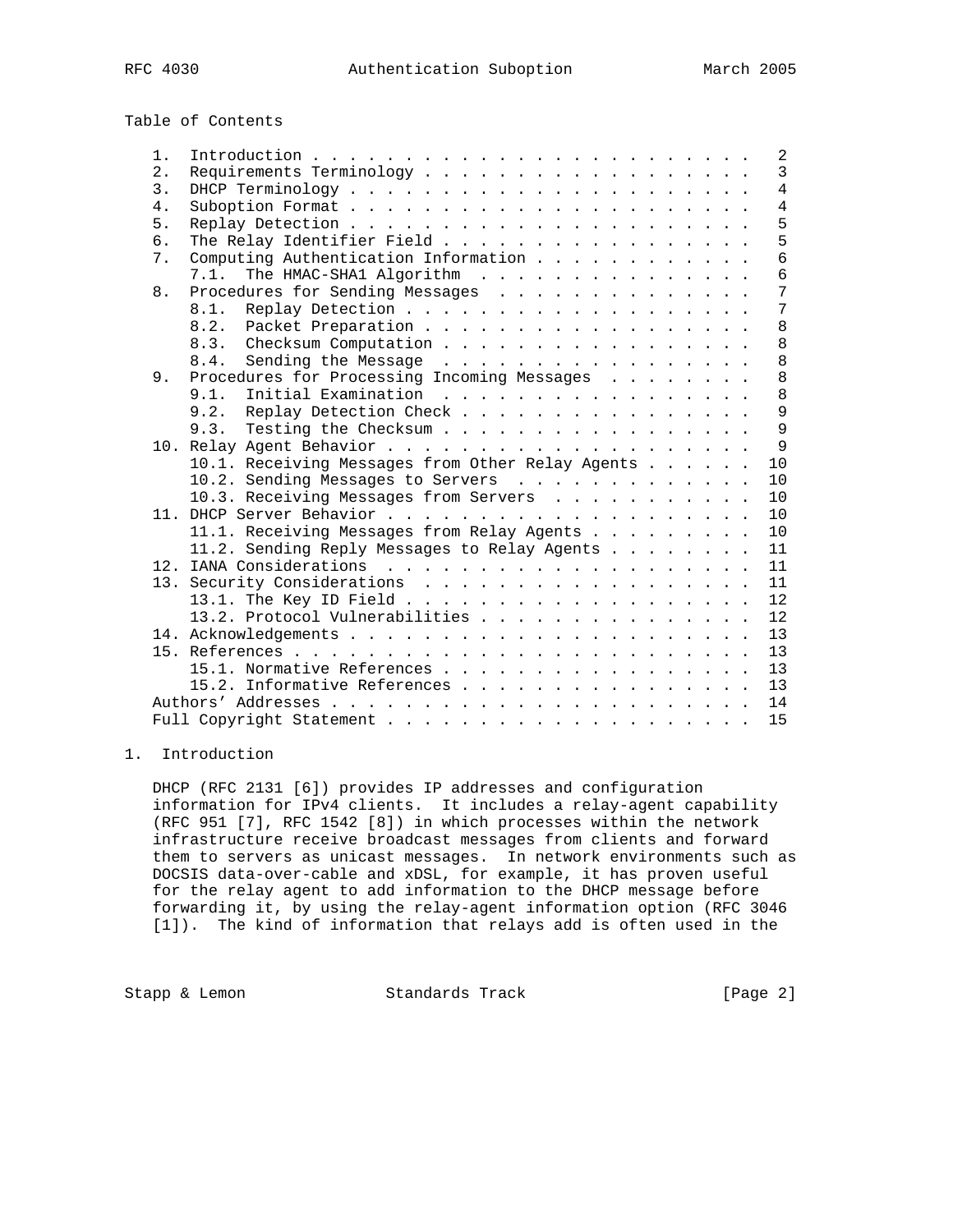server's decision-making about the addresses and configuration parameters that the client should receive. The way that the relay-agent data is used in server decision-making tends to make that data very important, and it highlights the importance of the trust relationship between the relay agent and the server.

 The existing DHCP Authentication specification (RFC 3118) [9] only covers communication between the DHCP client and server. Because relay-agent information is added after the client has sent its message, the DHCP Authentication specification explicitly excludes relay-agent data from that authentication.

 The goal of this specification is to define methods that a relay agent can use to

- 1. protect the integrity of relayed DHCP messages,
- 2. provide replay protection for those messages, and
- 3. leverage existing mechanisms, such as DHCP Authentication.

 In order to meet these goals, we specify a new relay-agent suboption, the Authentication suboption. The format of this suboption is very similar to the format of the DHCP Authentication option, and the specification of its cryptographic methods and hash computation is also similar.

 The Authentication suboption is included by relay agents that seek to ensure the integrity of the data they include in the Relay Agent option. These relay agents are configured with the parameters necessary for generating cryptographic checksums of the data in the DHCP messages that they forward to DHCP servers. A DHCP server configured to process the Authentication suboption uses the information in the suboption to verify the checksum in the suboption and continues processing the relay agent information option only if the checksum is valid. If the DHCP server sends a response, it includes an Authentication suboption in its response message. Relay agents test the checksums in DHCP server responses to decide whether to forward the responses.

2. Requirements Terminology

 In this document, the key words "MUST", "MUST NOT", "REQUIRED", "SHALL", "SHALL NOT", "SHOULD", "SHOULD NOT", "RECOMMENDED", "MAY", and "OPTIONAL" are to be interpreted as described in RFC 2119 [2].

Stapp & Lemon Standards Track [Page 3]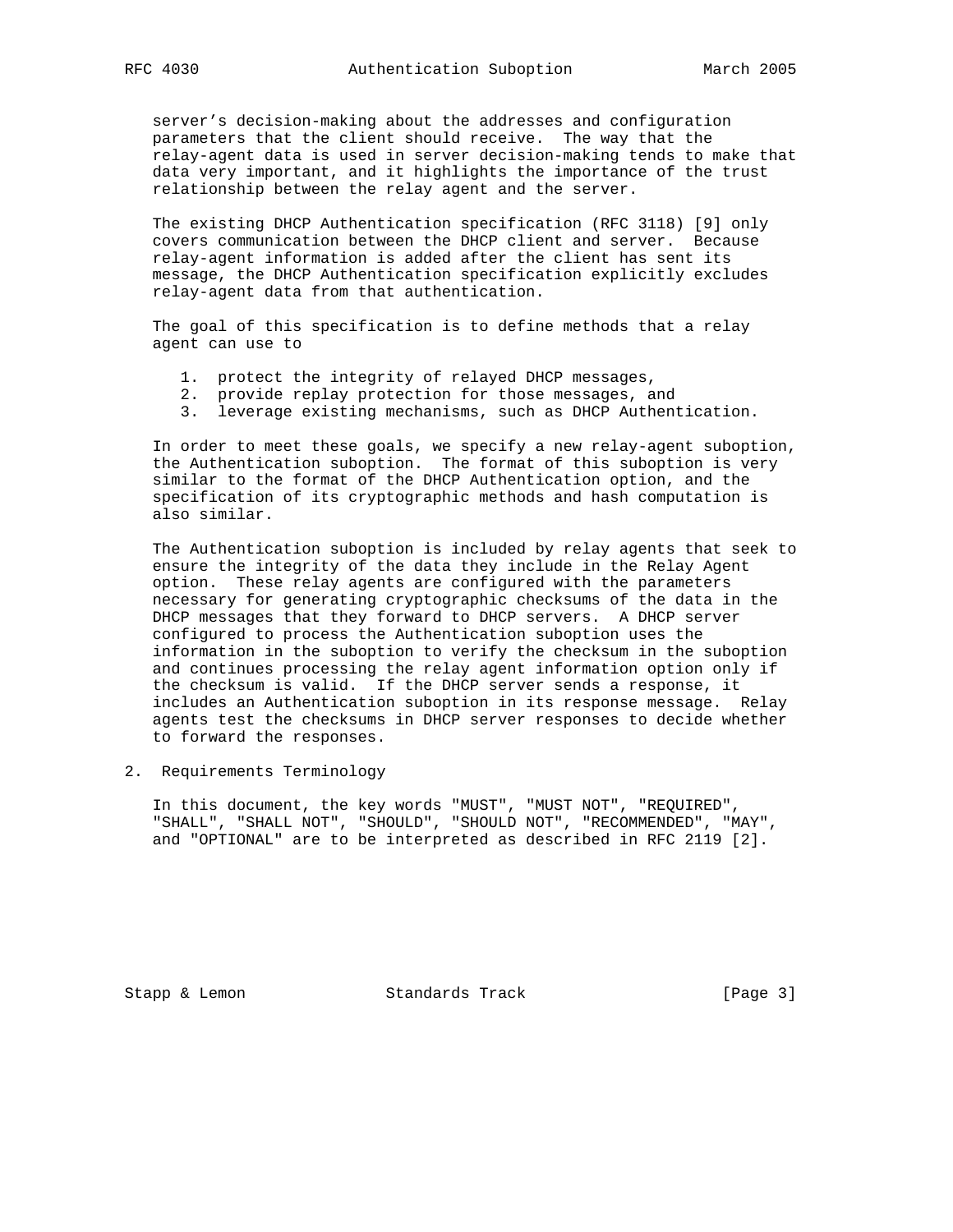## 3. DHCP Terminology

 This document uses the terms "DHCP server" (or "server") and "DHCP client" (or "client") as defined in RFC 2131 [6]. The term "DHCP relay agent" refers to a "BOOTP relay agent" as defined in RFC 2131.

4. Suboption Format

0  $1$  2 3 0 1 2 3 4 5 6 7 8 9 0 1 2 3 4 5 6 7 8 9 0 1 2 3 4 5 6 7 8 9 0 1 +-+-+-+-+-+-+-+-+-+-+-+-+-+-+-+-+-+-+-+-+-+-+-+-+-+-+-+-+-+-+-+-+ | Code | Length | Algorithm | MBZ | RDM | +-+-+-+-+-+-+-+-+-+-+-+-+-+-+-+-+-+-+-+-+-+-+-+-+-+-+-+-+-+-+-+-+ Replay Detection (64 bits) +-+-+-+-+-+-+-+-+-+-+-+-+-+-+-+-+-+-+-+-+-+-+-+-+-+-+-+-+-+-+-+-+ | Replay Detection cont. | +-+-+-+-+-+-+-+-+-+-+-+-+-+-+-+-+-+-+-+-+-+-+-+-+-+-+-+-+-+-+-+-+ Relay Identifier +-+-+-+-+-+-+-+-+-+-+-+-+-+-+-+-+-+-+-+-+-+-+-+-+-+-+-+-+-+-+-+-+ | | | | Authentication Information | | | | +-+-+-+-+-+-+-+-+-+-+-+-+-+-+-+-+-+-+-+-+-+-+-+-+-+-+-+-+-+-+-+-+

 The code for the suboption is 8. The length field includes the lengths of the algorithm, the RDM, and all subsequent suboption fields in octets.

 The Algorithm field defines the algorithm used to generate the authentication information.

 Four bits are reserved for future use. These bits SHOULD be set to zero and MUST NOT be used when the suboption is processed.

 The Replay Detection Method (RDM) field defines the method used to generate the Replay Detection Data.

 The Replay Detection field contains a value used to detect replayed messages, which are interpreted according to the RDM.

 The Relay Identifier field is used by relay agents that do not set giaddr, as described in RFC 3046 [1], section 2.1.

Stapp & Lemon Standards Track [Page 4]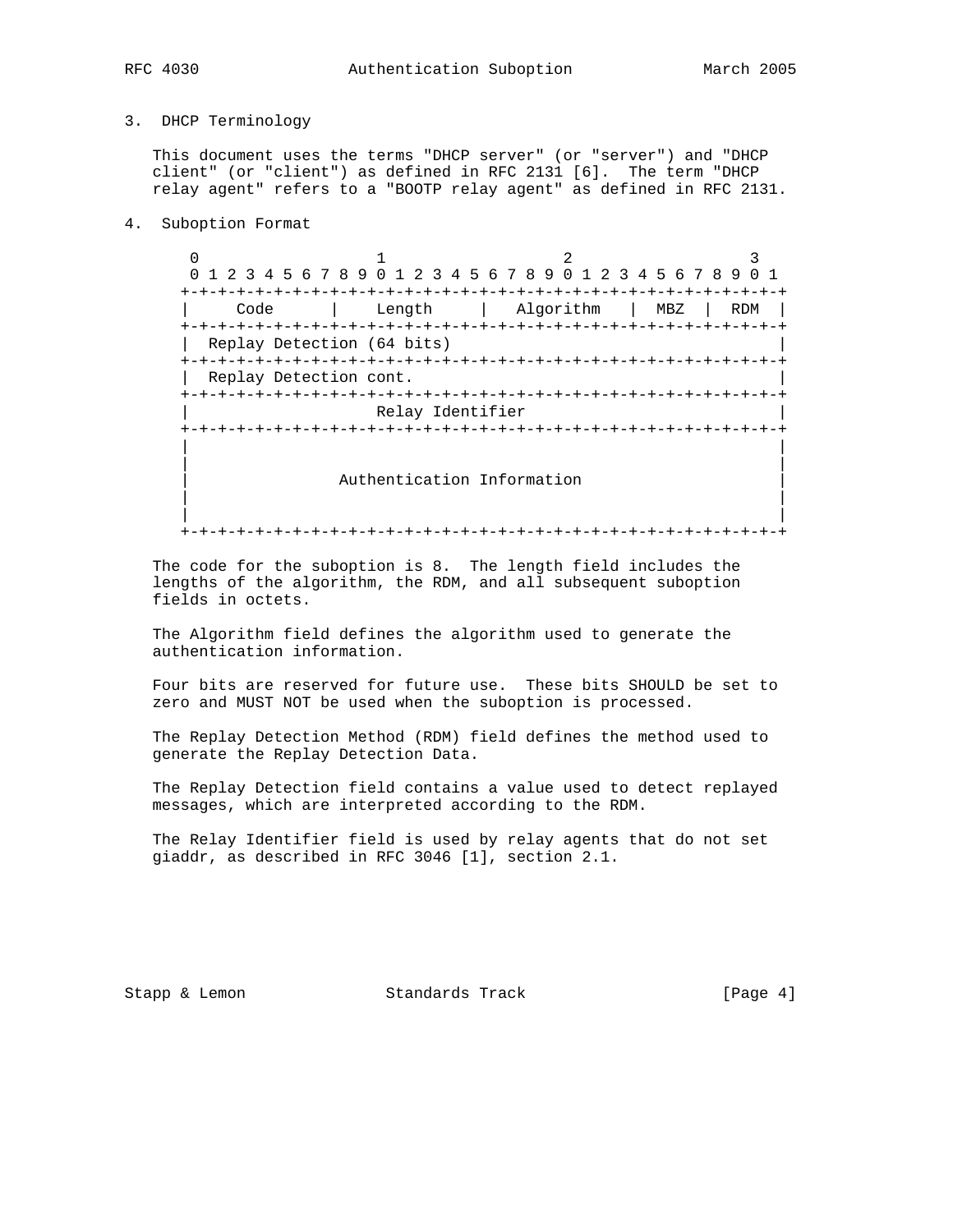The Authentication Information field contains the data required to communicate algorithm-specific parameters, as well as the checksum. The checksum is usually a digest of the data in the DHCP packet computed by using the method specified by the Algorithm field.

## 5. Replay Detection

 The replay-detection mechanism is designed on the notion that a receiver can determine whether a message has a valid replay token value. The default RDM, with value 1, specifies that the Replay Detection field contains an increasing counter value. The receiver associates a replay counter with each sender and rejects any message containing an authentication suboption with a Replay Detection counter value less than or equal to the last valid value. DHCP servers MAY identify relay agents by giaddr value or by other data in the message (e.g., data in other relay agent suboptions). Relay agents identify DHCP servers by source IP address. If the message's replay detection value, and the checksum are valid, the receiver updates its notion of the last valid replay counter value associated with the sender.

 All implementations MUST support the default RDM. Additional methods may be defined in the future, following the process described in section 12.

 Receivers SHOULD perform the replay-detection check before testing the checksum. The keyed hash calculation is likely to be much more expensive than the replay-detection value check.

DISCUSSION:

 This places a burden on the receiver to maintain some run-time state (the most-recent valid counter value) for each sender, but the number of members in a DHCP agent-server system is unlikely to be unmanageably large.

6. The Relay Identifier Field

 The Relay Agent Information Option [1] specification permits a relay agent to add a relay agent option to relayed messages without setting the giaddr field. In this case, the eventual receiver of the message needs a stable identifier to use in order to associate per-sender state such as Key ID and replay-detection counters.

 A relay agent that adds a relay agent information option and sets giaddr MUST NOT set the Relay ID field. A relay agent that does not set giaddr MAY be configured to place a value in the Relay ID field. If the relay agent is configured to use the Relay ID field, it MAY be configured with a value to use, or it MAY be configured to generate a

Stapp & Lemon Standards Track [Page 5]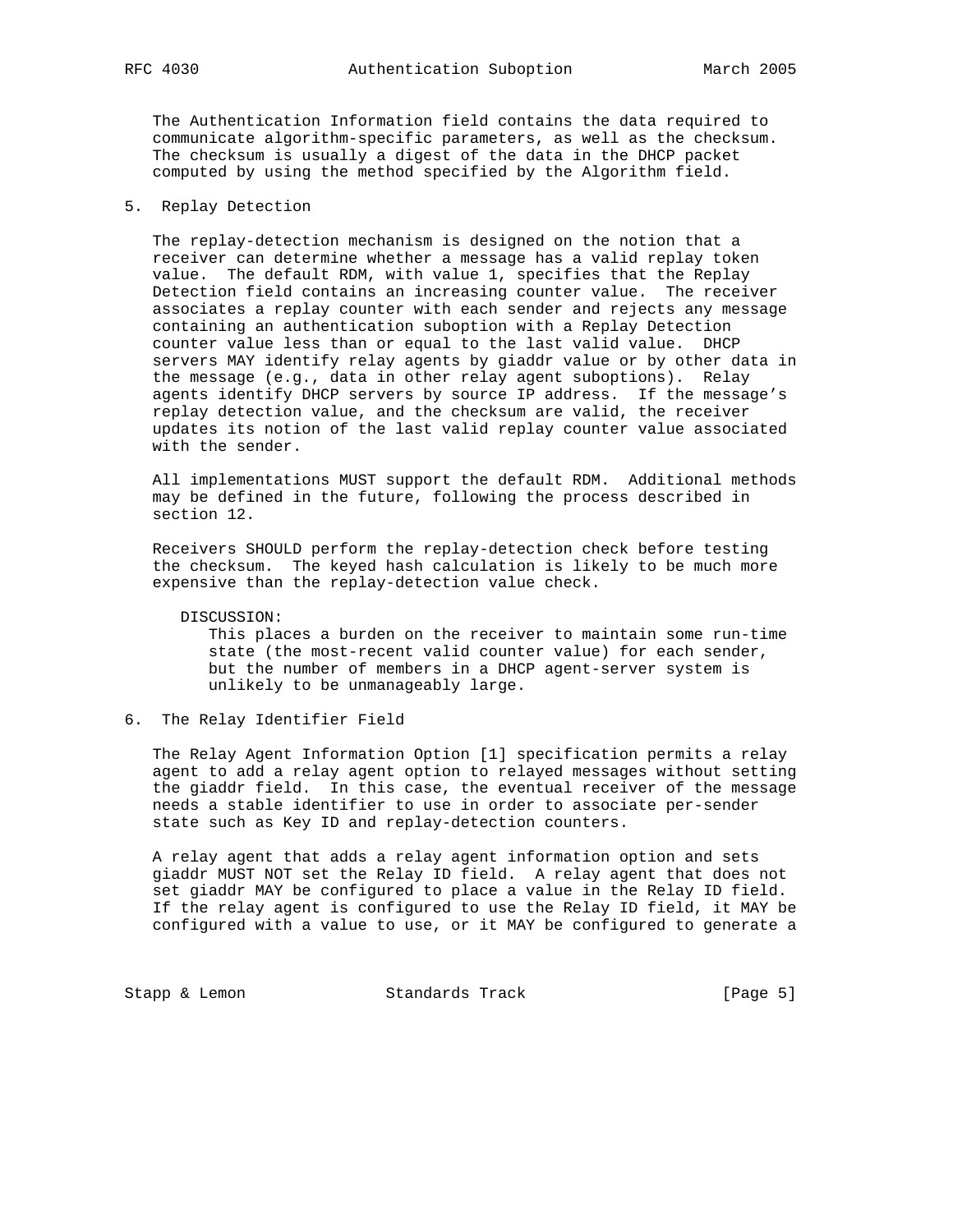value based on some other data, such as its MAC or IP addresses. If a relay generates a Relay ID value, it SHOULD select a value that it can regenerate reliably; e.g., across reboots.

 Servers that process an Authentication Suboption SHOULD use the giaddr value to identify the sender if the giaddr field is set. Servers MAY be configured to use some other data in the message to identify the sender. If giaddr is not set, the server SHOULD use the Relay ID field if it is nonzero. If neither the giaddr nor the Relay ID field is set, the server MAY be configured to use some other data in the message, or it MAY increment an error counter.

7. Computing Authentication Information

 The Authentication Information field contains a keyed hash generated by the sender. All algorithms are defined to process the data in the DHCP messages in the same way. The sender and receiver compute a hash across a buffer containing all of the bytes in the DHCP message, including the fixed DHCP message header, the DHCP options, and the relay agent suboptions, with the following exceptions. The value of the 'hops' field MUST be set to zero for the computation because its value may be changed in transmission. The value of the 'giaddr' field MUST also be set to zero for the computation because it may be modified in networks where one relay agent adds the relay agent option but another relay agent sets 'giaddr' (see RFC 3046, section 2.1). In addition, because the relay agent option is itself included in the computation, the 'authentication information' field in the Authentication suboption is set to all zeros. The relay agent option length, the Authentication suboption length and other Authentication suboption fields are all included in the computation.

 All implementations MUST support Algorithm 1, the HMAC-SHA1 algorithm. Additional algorithms may be defined in the future, following the process described in section 12.

## 7.1. The HMAC-SHA1 Algorithm

 Algorithm 1 is assigned to the HMAC [3] protocol by using the SHA-1 [4] hash function. This algorithm requires that a shared secret key be configured at the relay agent and the DHCP server. A 32-bit Key Identifier is associated with each shared key, and this identifier is carried in the first 4 bytes of the Authentication Information field of the Authentication suboption. The HMAC-SHA1 computation generates a 20-byte hash value, which is placed in the Authentication Information field after the Key ID.

Stapp & Lemon Standards Track [Page 6]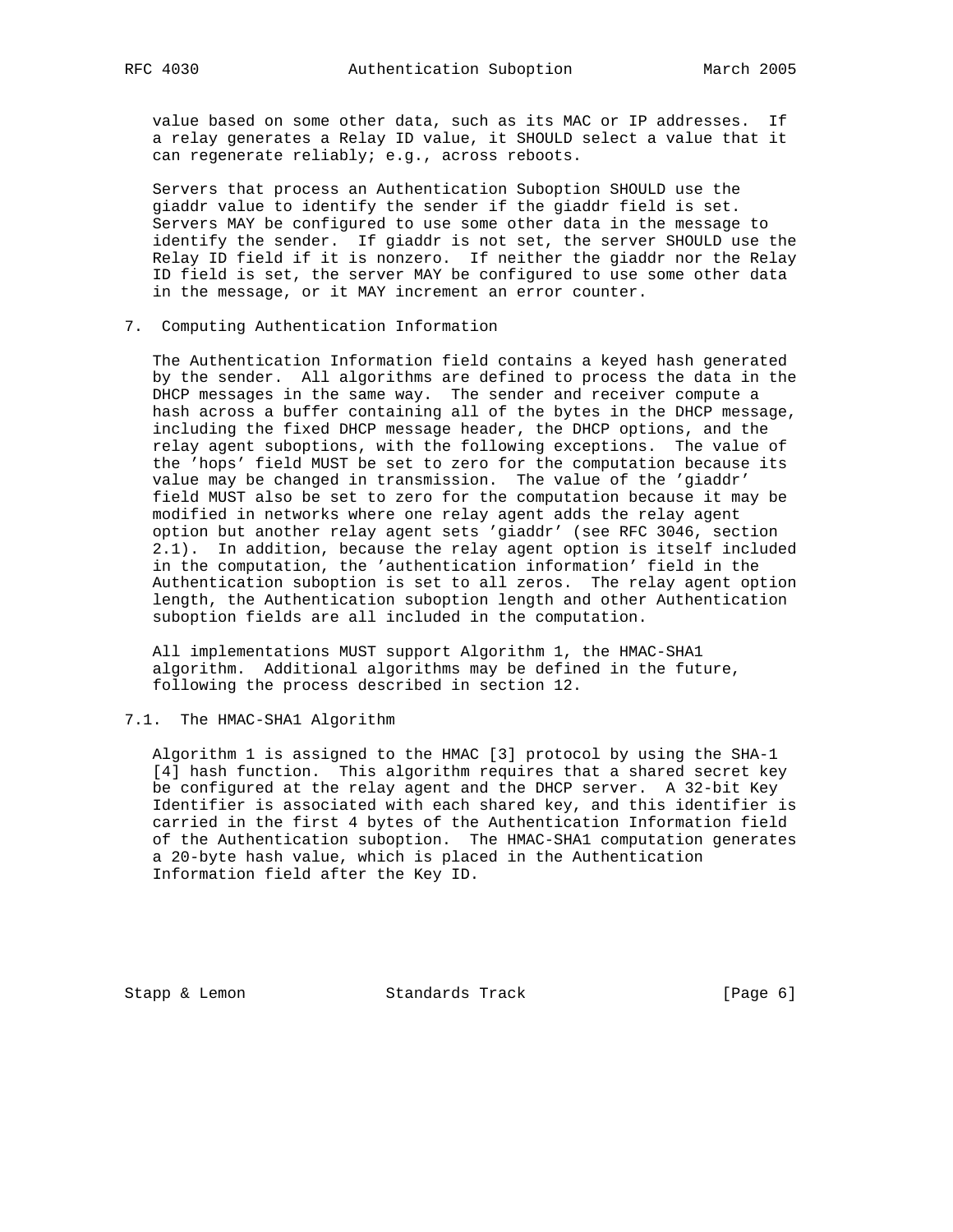When Algorithm 1 is used, the format of the Authentication suboption is as follows:

 $0$  1 2 3 0 1 2 3 4 5 6 7 8 9 0 1 2 3 4 5 6 7 8 9 0 1 2 3 4 5 6 7 8 9 0 1 +-+-+-+-+-+-+-+-+-+-+-+-+-+-+-+-+-+-+-+-+-+-+-+-+-+-+-+-+-+-+-+-+ | Code | 38 |0 0 0 0 0 0 0 1| MBZ | RDM | +-+-+-+-+-+-+-+-+-+-+-+-+-+-+-+-+-+-+-+-+-+-+-+-+-+-+-+-+-+-+-+-+ | Replay Detection (64 bits) | +-+-+-+-+-+-+-+-+-+-+-+-+-+-+-+-+-+-+-+-+-+-+-+-+-+-+-+-+-+-+-+-+ Replay Detection cont. +-+-+-+-+-+-+-+-+-+-+-+-+-+-+-+-+-+-+-+-+-+-+-+-+-+-+-+-+-+-+-+-+ Relay Identifier +-+-+-+-+-+-+-+-+-+-+-+-+-+-+-+-+-+-+-+-+-+-+-+-+-+-+-+-+-+-+-+-+ Key ID (32 bits) +-+-+-+-+-+-+-+-+-+-+-+-+-+-+-+-+-+-+-+-+-+-+-+-+-+-+-+-+-+-+-+-+ | | | HMAC-SHA1 (160 bits) | | | | | +-+-+-+-+-+-+-+-+-+-+-+-+-+-+-+-+-+-+-+-+-+-+-+-+-+-+-+-+-+-+-+-+

 The suboption length is 38. The RDM and Replay Detection fields are as specified in section 5. The Relay ID field is set as specified in section 6. The Key ID is set by the sender to the ID of the key used in computing the checksum, as an integer value in network byte order. The HMAC result follows the Key ID.

 The Key ID exists only to allow the sender and receiver to specify a shared secret in cases where more than one secret is in use among a network's relays and DHCP servers. The Key ID values are entirely a matter of local configuration; they only have to be unique locally. This specification does not define any semantics or impose any requirements on this algorithm's Key ID values.

- 8. Procedures for Sending Messages
- 8.1. Replay Detection

 The sender obtains a replay-detection counter value to use based on the RDM it is using. If the sender is using RDM 1, the default RDM, the value MUST be greater than any previously sent value.

Stapp & Lemon Standards Track [Page 7]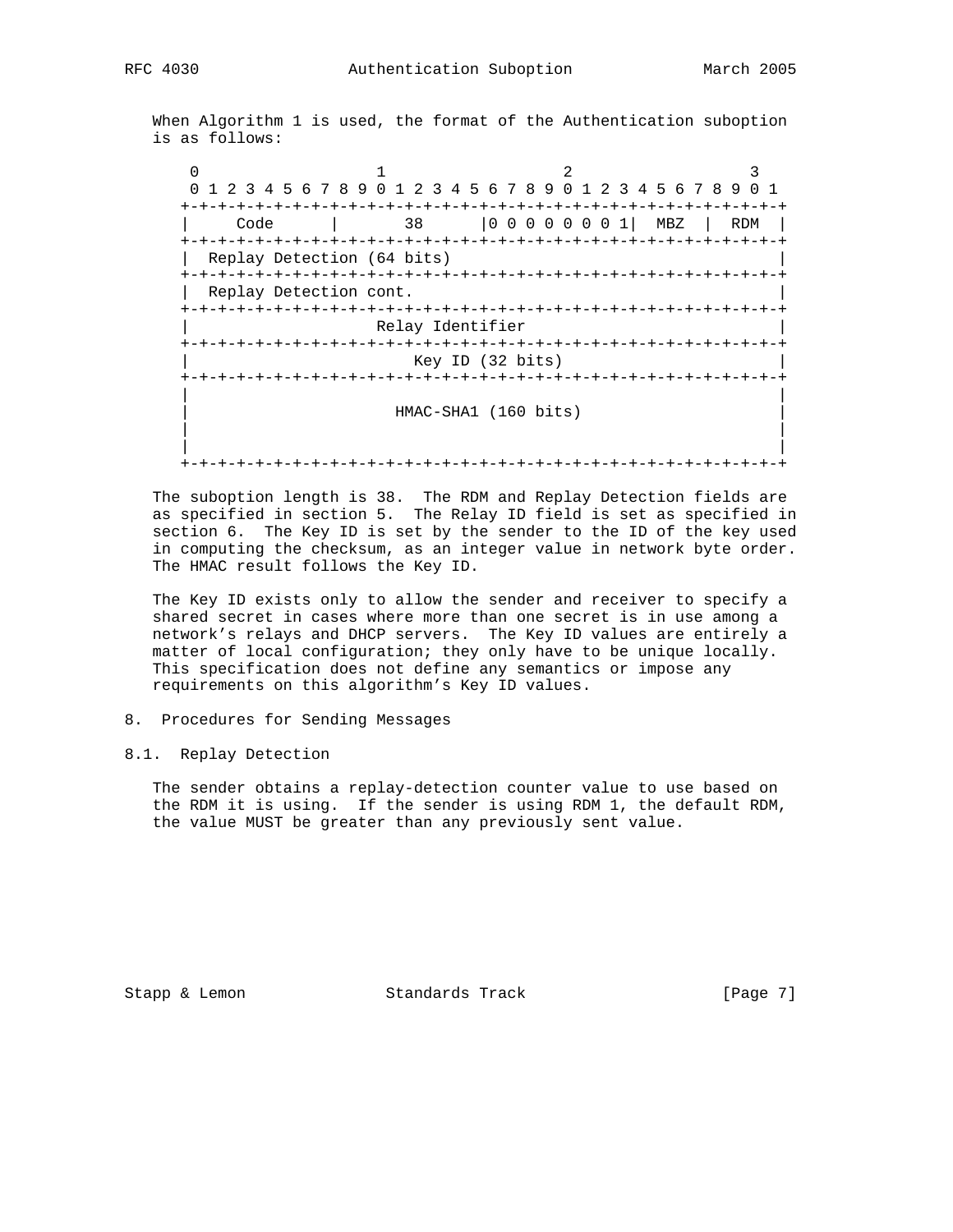### 8.2. Packet Preparation

 The sender sets the 'giaddr' field and the 'hops' field to all zeros. The sender appends the relay agent information option to the client's packet, including the Authentication suboption. The sender selects an appropriate Replay Detection value. The sender places its identifier into the Relay ID field, if necessary, or sets the field to all zeros. The sender sets the suboption length, places the Replay Detection value into the Replay Detection field of the suboption, and sets the algorithm to the algorithm number that it is using. If the sender is using HMAC-SHA1, it sets the Key ID field to the appropriate value. The sender sets the field that will contain the checksum to all zeros. Other algorithms may specify additional preparation steps.

### 8.3. Checksum Computation

 The sender computes the checksum across the entire DHCP message, using the algorithm it has selected. The sender places the result of the computation into the Authentication Information field of the Authentication suboption.

8.4. Sending the Message

 The sender restores the values of the 'hops' and 'giaddr' fields and sends the message.

- 9. Procedures for Processing Incoming Messages
- 9.1. Initial Examination

 The receiver examines the message for the value of the giaddr field and determines whether the packet includes the relay agent information option. The receiver uses its configuration to determine whether it should expect an Authentication suboption. The receiver MUST support a configuration that allows it to drop incoming messages that do not contain a valid relay agent information option and Authentication suboption.

 If the receiver determines that the Authentication suboption is present and that it should process the suboption, it uses the data in the message to determine which algorithm, key, and RDM to use in validating the message. If the receiver cannot determine which algorithm, key, and RDM to use, or if it does not support the value indicated in the message, it SHOULD drop the message. Because this situation could indicate a misconfiguration that could deny service to clients, receivers MAY attempt to notify their administrators or to log an error message.

Stapp & Lemon Standards Track [Page 8]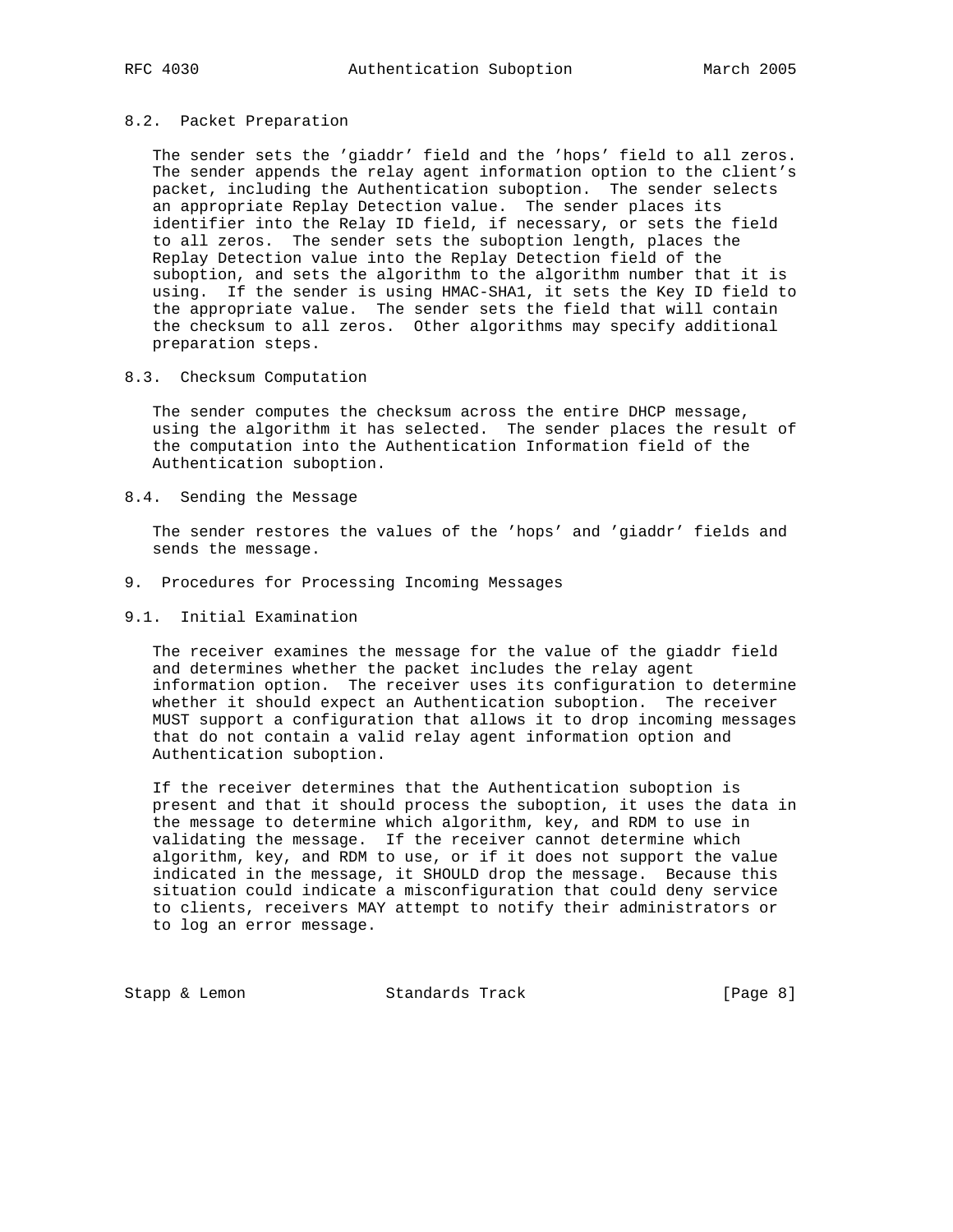### 9.2. Replay Detection Check

 The receiver examines the RDM field. Receivers MUST discard messages containing RDM values that they do not support. Because this may indicate a misconfiguration at the sender, an attempt SHOULD be made to indicate this condition to the administrator by incrementing an error counter or writing a log message. If the receiver supports the RDM, it examines the value in the Replay Detection field by using the procedures in the RDM and in section 5. If the Replay value is not valid, the receiver MUST drop the message.

 Note that at this point the receiver MUST NOT update its notion of the last valid Replay Detection value for the sender. Until the checksum has been tested, the Replay Detection field cannot be trusted. If the receiver trusts the Replay Detection value without testing the checksum, a malicious host could send a replayed message with a Replay Detection value that was very high, tricking the receiver into rejecting legitimate values from the sender.

#### 9.3. Testing the Checksum

 The receiver prepares the packet in order to test the checksum by setting the 'giaddr' and 'hops' fields to zero, and by setting the Authentication Information field of the suboption to all zeros. Using the algorithm and key associated with the sender, the receiver computes a hash of the message. The receiver compares the result of its computation with the value sent. If the checksums do not match, the receiver MUST drop the message. Otherwise, the receiver updates its notion of the last valid Replay Detection value associated with the sender and processes the message.

#### 10. Relay Agent Behavior

 DHCP Relay agents are typically configured with the addresses of one or more DHCP servers. A relay agent that implements this suboption requires an algorithm number for each server, as well as appropriate credentials (i.e., keys). Relay implementations SHOULD support a configuration that indicates that all relayed messages should include the authentication suboption. Use of the authentication suboption SHOULD be disabled by default. Relay agents MAY support configuration that indicates that certain destination servers support the authentication suboption and that other servers do not. Relay agents MAY support configuration of a single algorithm number and key to be used with all DHCP servers, or they MAY support configuration of different algorithms and keys for each server.

Stapp & Lemon Standards Track [Page 9]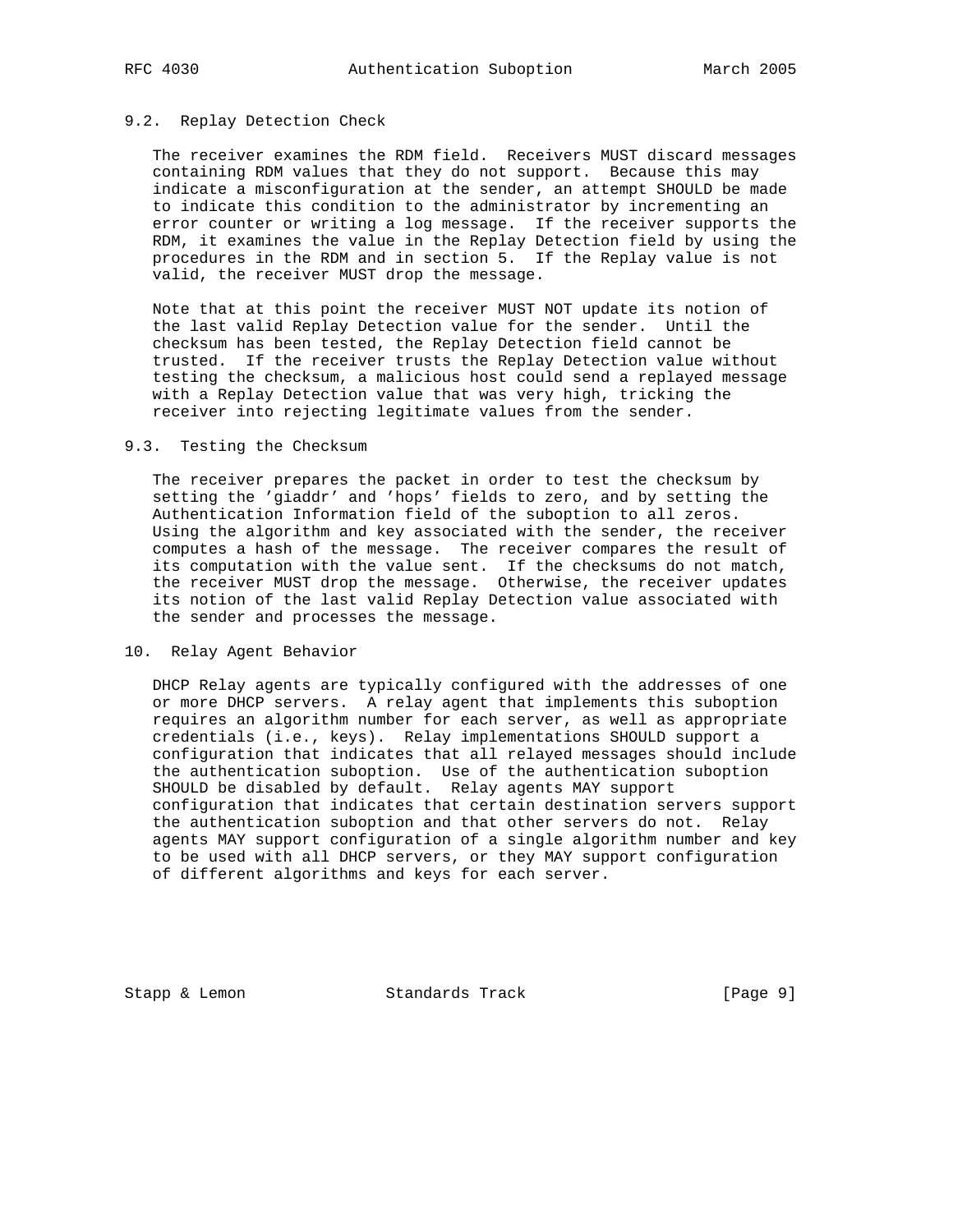## 10.1. Receiving Messages from Other Relay Agents

 There are network configurations in which one relay agent adds the relay agent option and then forwards the DHCP message to another relay agent. For example, a layer-2 switch might be directly connected to a client, and it might forward messages to an aggregating router, which sets giaddr and then forwards the message to a DHCP server. When a DHCP relay that implements the Authentication suboption receives a message, it MAY use the procedures in section 9 to verify the source of the message before forwarding it.

## 10.2. Sending Messages to Servers

 When the relay agent receives a broadcast packet from a client, it determines which DHCP servers (or other relay agents) should receive copies of the message. If the relay agent is configured to include the Authentication suboption, it determines which Algorithm and RDM to use, and then it performs the steps in section 8.

10.3. Receiving Messages from Servers

 When the relay agent receives a message, it determines from its configuration whether it expects the message to contain a relay agent information option and an Authentication suboption. The relay agent MAY be configured to drop response messages that do not contain the Authentication suboption. The relay agent then follows the procedures in section 9.

11. DHCP Server Behavior

 DHCP servers may interact with multiple relay agents. Server implementations MAY support a configuration that associates the same algorithm and key with all relay agents. Servers MAY support a configuration that specifies the algorithm and key to use with each relay agent individually.

11.1. Receiving Messages from Relay Agents

 When a DHCP server that implements the Authentication suboption receives a message, it performs the steps in section 9.

Stapp & Lemon Standards Track [Page 10]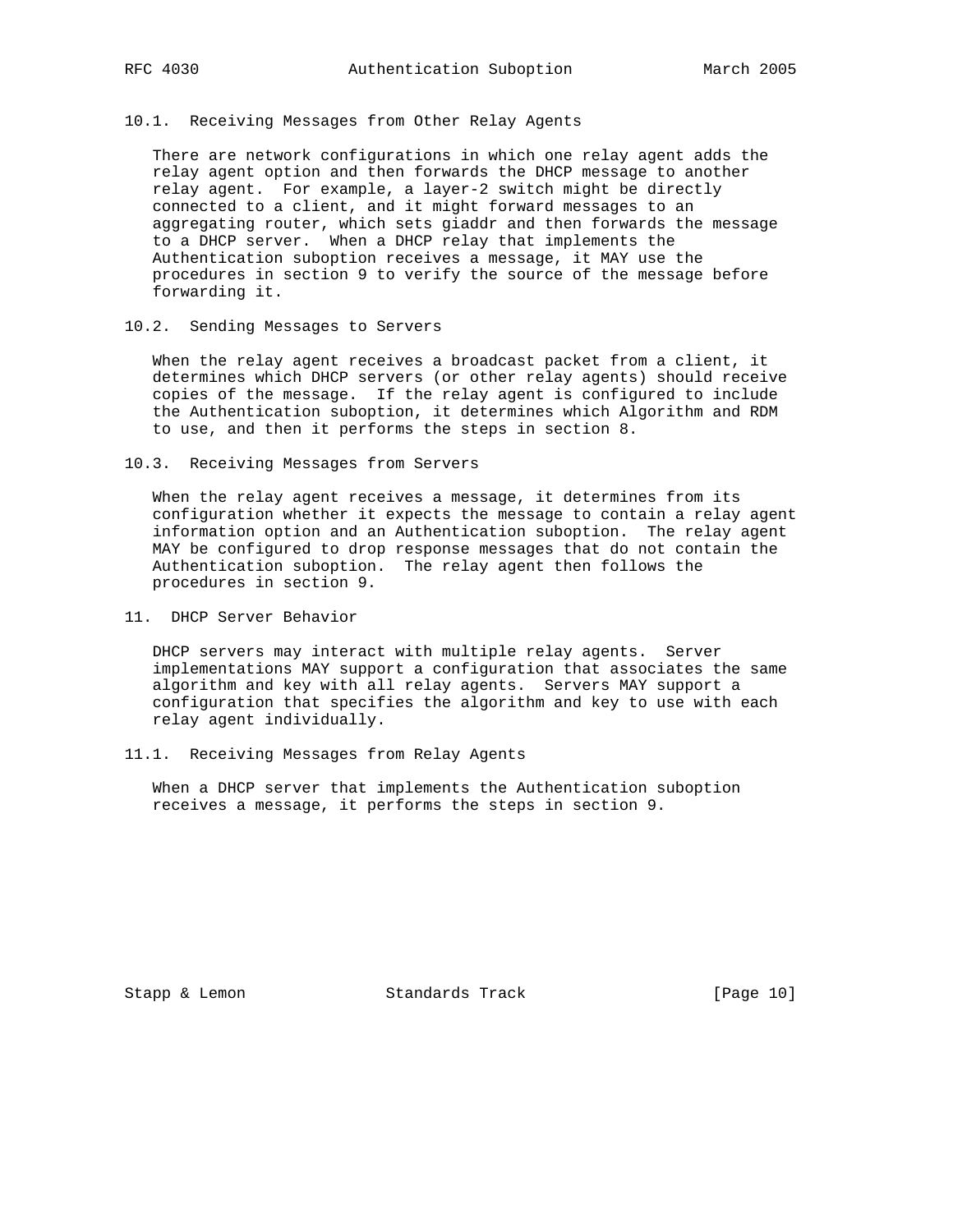## 11.2. Sending Reply Messages to Relay Agents

 When the server has prepared a reply message, it uses the incoming request message and its configuration to determine whether it should include a relay agent information option and an Authentication suboption. If the server is configured to include the Authentication suboption, it determines which Algorithm and RDM to use and then performs the steps in section 8.

#### DISCUSSION:

 This server behavior represents a slight variance from RFC 3046 [1], section 2.2. The Authentication suboption is not echoed back from the server to the relay; the server generates its own suboption.

## 12. IANA Considerations

 Section 4 defines a new suboption for the DHCP relay agent option called the Authentication Suboption. IANA has allocated a new suboption code from the relay agent option suboption number space.

 This specification introduces two new number spaces for the Authentication suboption's 'Algorithm' and 'Replay Detection Method' fields. These number spaces have been created and will be maintained by IANA.

 The Algorithm identifier is a one-byte value. The Algorithm value 0 is reserved. The Algorithm value 1 is assigned to the HMAC-SHA1 keyed hash, as defined in section 7.1. Additional algorithm values will be allocated and assigned through IETF consensus, as defined in RFC 2434 [5].

 The RDM identifier is a four-bit value. The RDM value 0 is reserved. The RDM value 1 is assigned to the use of a monotonically increasing counter value, as defined in section 5. Additional RDM values will be allocated and assigned through IETF consensus, as defined in RFC 2434 [5].

## 13. Security Considerations

 This specification describes a protocol that adds source authentication and message integrity protection to the messages between DHCP relay agents and DHCP servers.

 The use of this protocol imposes a new computational burden on relay agents and servers, because they must perform cryptographic hash calculations when they send and receive messages. This burden may add latency to DHCP message exchanges. Because relay agents are

Stapp & Lemon Standards Track [Page 11]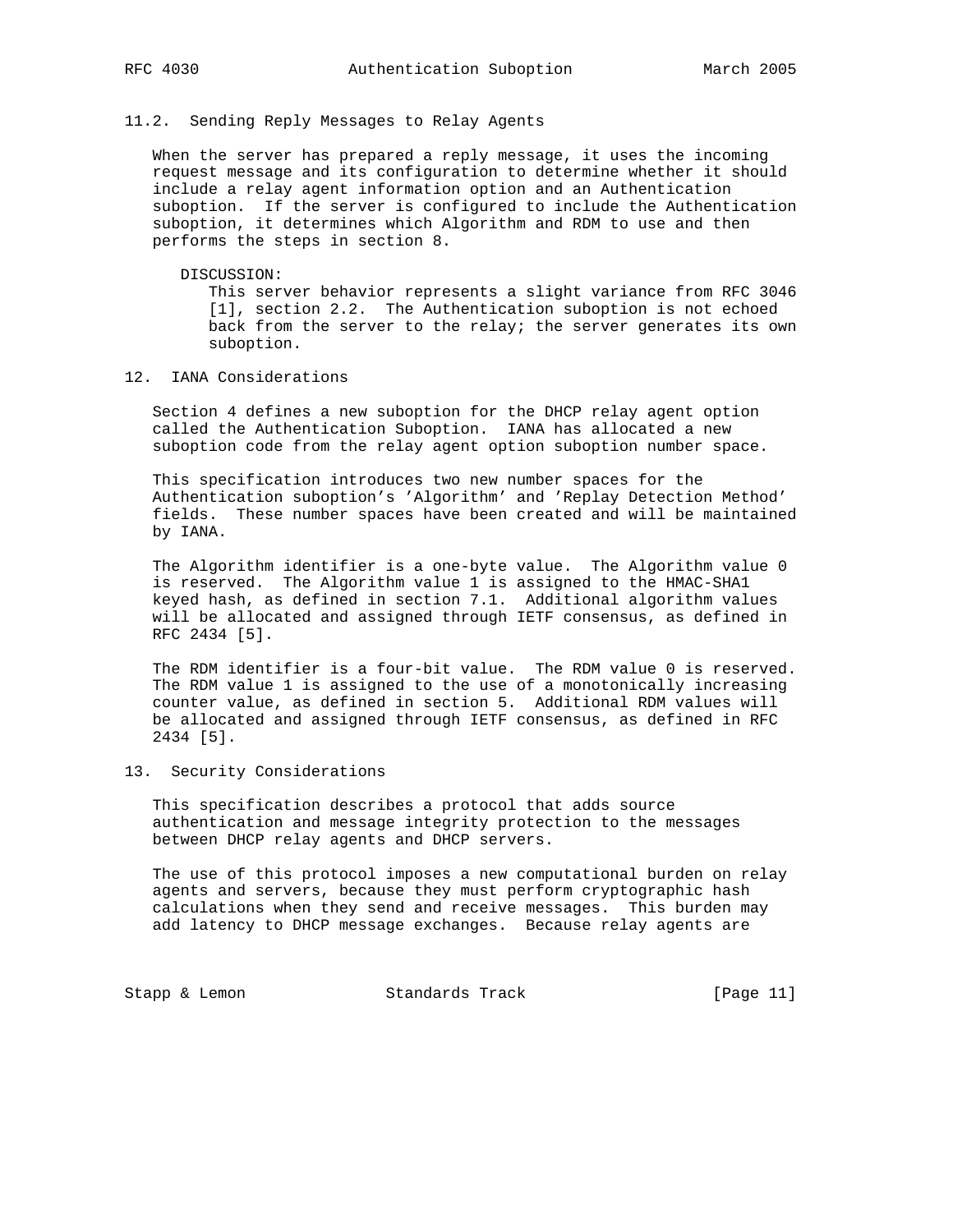involved when clients reboot, periods of very high reboot activity will result in the largest number of messages that have to be processed. During a cable MSO head-end reboot event, for example, the time required for all clients to be served may increase.

## 13.1. The Key ID Field

 The Authentication suboption contains a four-byte Key ID, following the example of the DHCP Authentication RFC. Other authentication protocols, such as DNS TSIG [10], use a key name. A key name is more flexible and potentially more human readable than a key id. DHCP servers may well be configured to use key names for DNS updates using TSIG, so it might simplify DHCP server configuration if some of the key management for both protocols could be shared.

 On the other hand, it is crucial to minimize the size expansion caused by the introduction of the relay agent information option. Named keys would require more physical space and would entail more complex suboption encoding and parsing implementations. These considerations have led us to specify a fixed-length Key ID instead of a variable-length key name.

### 13.2. Protocol Vulnerabilities

 Because DHCP is a UDP protocol, messages between relays and servers may be delivered in an order different from that in which they were generated. The replay-detection mechanism will cause receivers to drop packets that are delivered 'late', leading to client retries. The retry mechanisms that most clients implement should not cause this to be an enormous issue, but it will cause senders to do computational work which will be wasted if their messages are re-ordered.

 The DHC WG has developed two documents describing authentication of DHCP relay agent options to accommodate the requirements of different deployment scenarios: this document and "Authentication of Relay Agent Options Using IPsec" [11]. As we note in section 11, the Authentication suboption can be used without pairwise keys between each relay and each DHCP server. In deployments where IPsec is readily available and pairwise keys can be managed efficiently, the use of IPsec as described in that document may be appropriate. If IPsec is not available or there are multiple relay agents for which multiple keys must be managed, the protocol described in this document may be appropriate. As is the case whenever two alternatives are available, local network administration can choose whichever is more appropriate. Because the relay agents and the DHCP

Stapp & Lemon Standards Track [Page 12]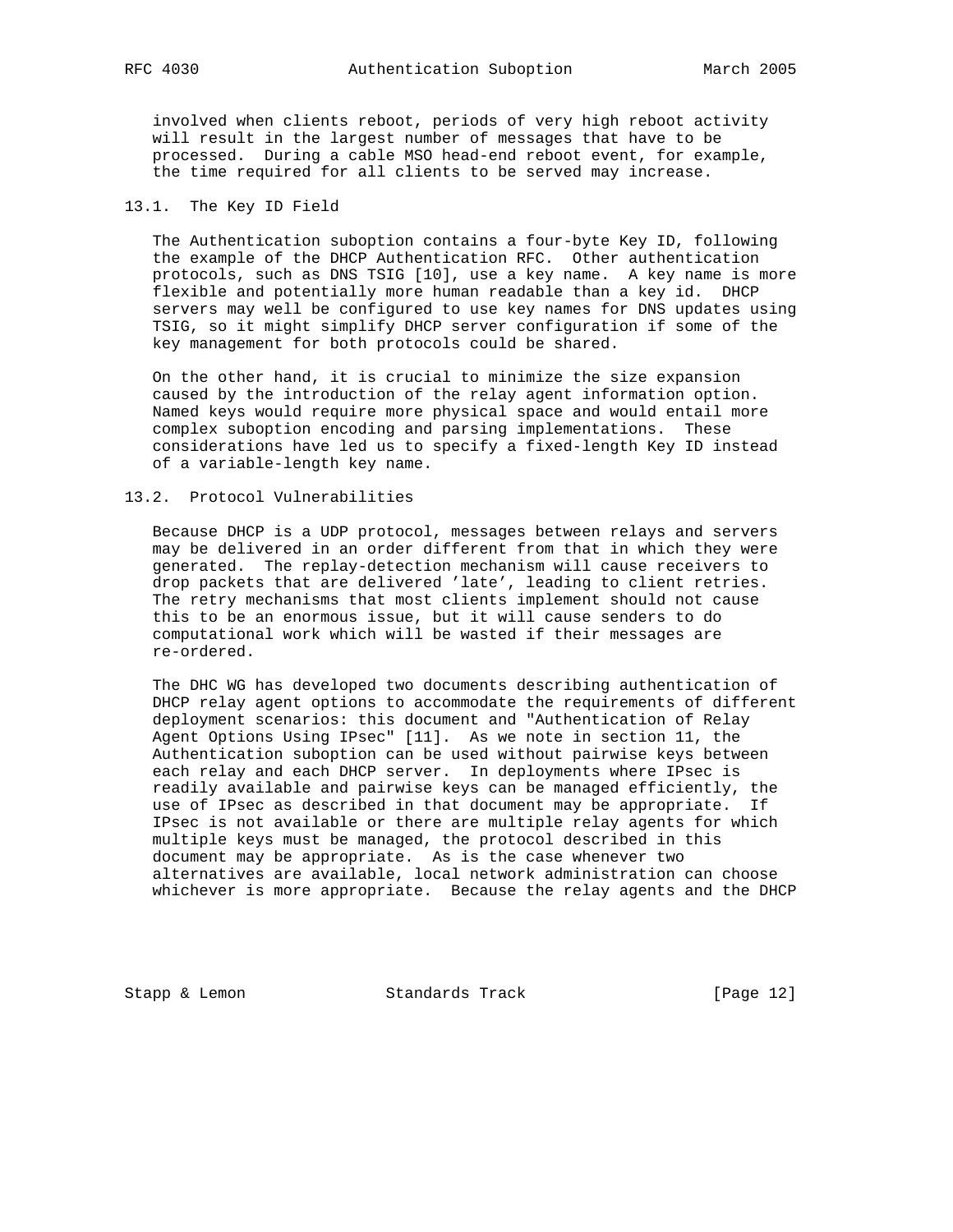server are all in the same administrative domain, the appropriate mechanism can be configured on all interoperating DHCP server elements.

14. Acknowledgements

 The need for this specification was made clear by comments made by Thomas Narten and John Schnizlein, and the use of the DHCP Authentication option format was suggested by Josh Littlefield, at IETF 53.

- 15. References
- 15.1. Normative References
	- [1] Patrick, M., "DHCP Relay Agent Information Option", RFC 3046, January 2001.
	- [2] Bradner, S., "Key words for use in RFCs to Indicate Requirement Levels", BCP 14, RFC 2119, March 1997.
	- [3] Krawczyk, H., Bellare, M., and R. Canetti, "HMAC: Keyed-Hashing for Message Authentication", RFC 2104, February 1997.
	- [4] Eastlake 3rd, D. and P. Jones, "US Secure Hash Algorithm 1 (SHA1)", RFC 3174, September 2001.
	- [5] Narten, T. and H. Alvestrand, "Guidelines for Writing an IANA Considerations Section in RFCs", BCP 26, RFC 2434, October 1998.
- 15.2. Informative References
	- [6] Droms, R., "Dynamic Host Configuration Protocol", RFC 2131, March 1997.
	- [7] Croft, W. and J. Gilmore, "Bootstrap Protocol", RFC 951, September 1985.
	- [8] Wimer, W., "Clarifications and Extensions for the Bootstrap Protocol", RFC 1542, October 1993.
	- [9] Droms, R. and W. Arbaugh, "Authentication for DHCP Messages", RFC 3118, June 2001.
	- [10] Vixie, P., Gudmundsson, O., Eastlake 3rd, D., and B. Wellington, "Secret Key Transaction Authentication for DNS (TSIG)", RFC 2845, May 2000.

Stapp & Lemon Standards Track [Page 13]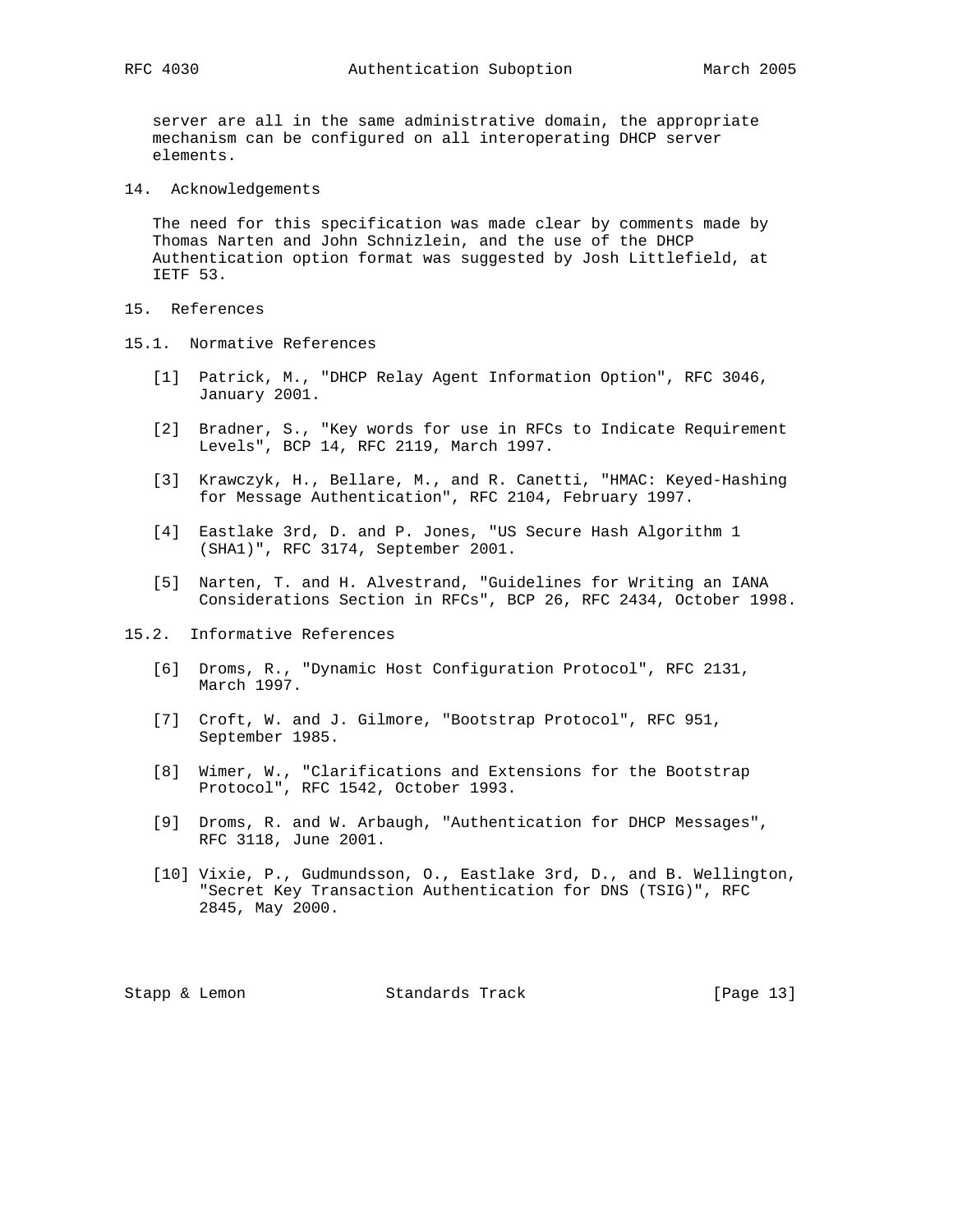[11] Droms, R., "Authentication of Relay Agent Options Using IPsec", Work in Progress, February 2004.

Authors' Addresses

 Mark Stapp Cisco Systems, Inc. 1414 Massachusetts Ave. Boxborough, MA 01719 USA

 Phone: 978.936.0000 EMail: mjs@cisco.com

 Ted Lemon Nominum, Inc. 950 Charter St. Redwood City, CA 94063 USA

EMail: Ted.Lemon@nominum.com

Stapp & Lemon Standards Track [Page 14]